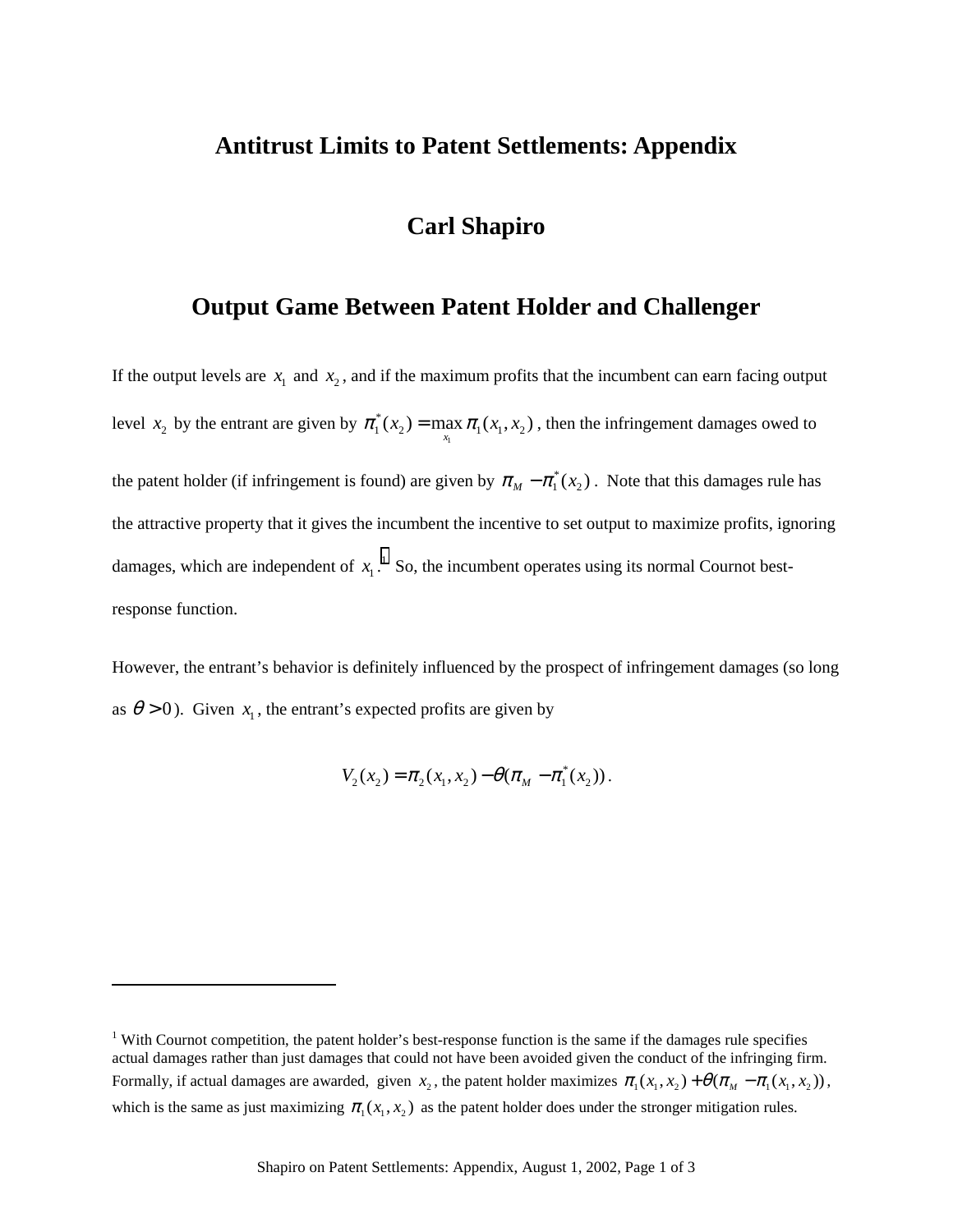Using the envelope theorem, we know that  $^*(x)$   $\partial \pi(x^*)$  $1^{(\lambda_2)} - 0 \mu_1(\lambda_1, \lambda_2)$ 2  $0x_2$  $d\pi_1^*(x_2)$   $\partial \pi_1(x_1^*,x_2)$  $rac{\pi_1^*(x_2)}{dx_2} = \frac{\partial \pi_1(x_1^*, x_2)}{\partial x_2}$ , so the first-order equation for  $x_2$  is

given by \*  $\cdots$   $\lambda \pi (x^*)$  $2^{(\lambda_1, \lambda_2)}$   $\perp$   $\varrho$   $\mathcal{Q}$   $\mathcal{U}_1(\lambda_1, \lambda_2)$ 2  $0\lambda_2$  $\frac{(x_1^*, x_2)}{2} + \theta \frac{\partial \pi_1(x_1^*, x_2)}{2} = 0$  $x_2$   $\partial x$  $\frac{\partial \pi_2(x_1^*, x_2)}{\partial x_2} + \theta \frac{\partial \pi_1(x_1^*, x_2)}{\partial x_2} = 0$ . The usual equation for the incumbent's optimal output

applies: \*  $1\lambda_1,\lambda_2$ 1  $\frac{(x_1, x_2^*)}{2} = 0$  $\frac{\partial \pi_1(x_1, x_2^*)}{\partial x_1} = 0.$ 

If we have linear demand,  $D(p) = A - p$  and constant marginal production costs of  $c_1$  and  $c_2$ , then the

firms' output in the resulting Cournot equilibrium are given by  $x_1^* = \frac{A - 2C_1 + C_2}{2}$ 2 3  $x_1^* = \frac{A - 2c_1 + c_2}{3 - \theta}$  and

$$
x_2^* = \frac{A - 2c_2 + c_1 - \theta(A - c_1)}{3 - \theta}
$$
, with total output of

$$
x^* = \frac{2A - c_1 - c_2 - \theta(A - c_1)}{3 - \theta}
$$

Naturally, when the patent is very weak, so  $\theta \approx 0$ , we get back the standard Cournot equilibrium. When the patent is strong, so  $\theta \approx 1$ , the challenger only produces if it is more efficient that the patent holder  $(c_2 < c_1)$ . If the challenger is not more efficient, this equation gives us back the monopoly output level of the patent holder; if the challenger is more efficient, we get the monopoly output level of the challenger. Effectively, the challenger maximizes profits for its lower level of costs and then compensates the patent holder for its own (lower) level of monopoly profits. This is one of many cases in which infringement by a more efficient firm is optimal so long as damages are equal to lost profits, not a multiple of lost profits (as in fact can occur for willful infringement).

Focusing now on the case in which the two firms are equally efficient, so  $c_1 = c_2 = c$ , the interim output

level is given by 
$$
x^* = \frac{2-\theta}{3-\theta}(A-c)
$$
. As  $\theta$  ranges from zero to one, output ranges from  $\frac{2}{3}(A-c)$ , the